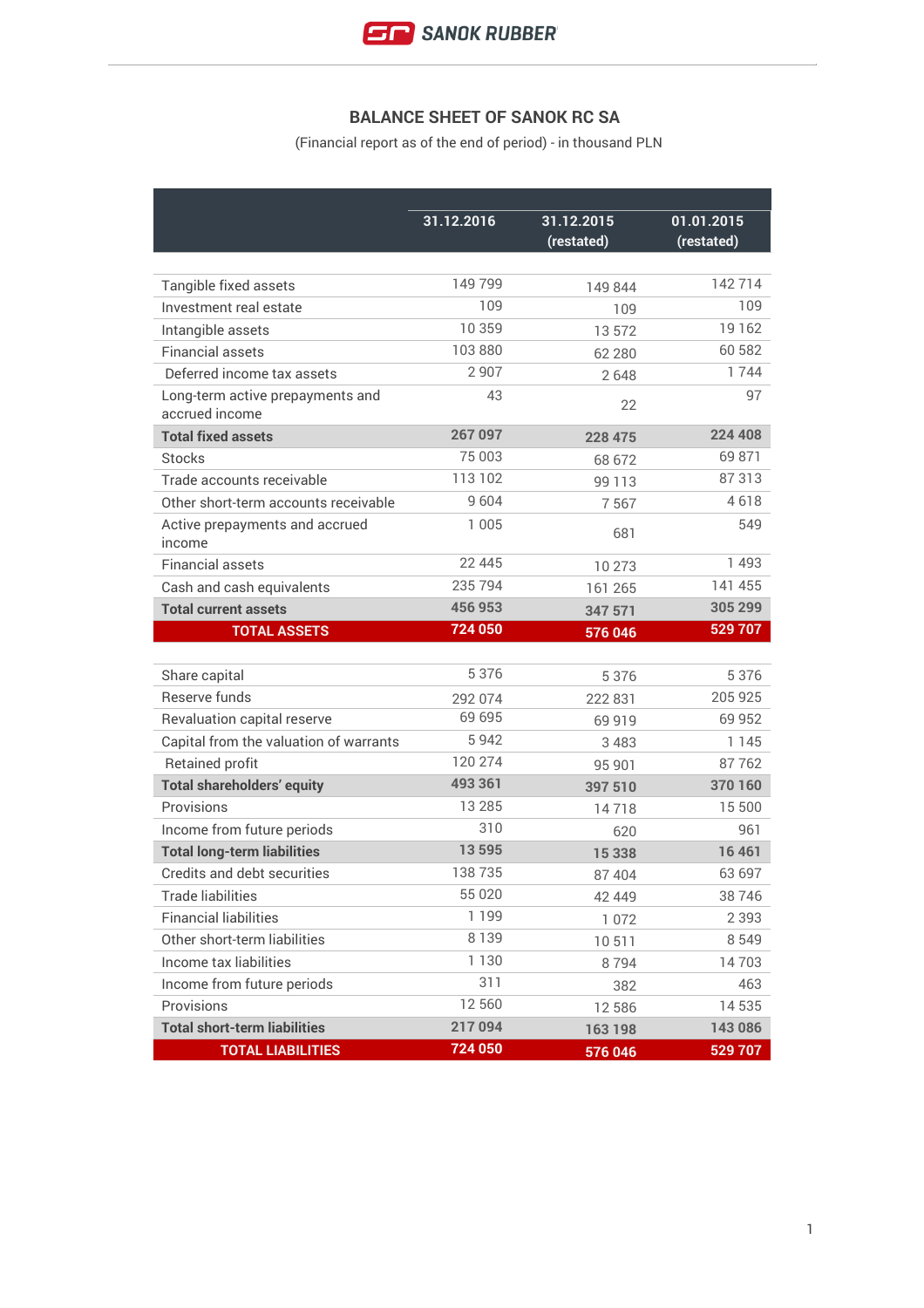## **PROFIT AND LOSS ACCOUNT OF SANOK RC SA**

in thousand PLN

|                                                    | 01.01.2016<br>31.12.2016 | 01.01.2015<br>31.12.2015<br>(restated) |
|----------------------------------------------------|--------------------------|----------------------------------------|
| Sales revenue                                      | 682831                   | 615084                                 |
| Cost of sales                                      | 492 981                  | 455 583                                |
| <b>Gross profit on sales</b>                       | 189850                   | 159 501                                |
| Selling cost                                       | 10768                    | 7404                                   |
| General and administrative                         | 42 219                   | 38 557                                 |
| <b>Core business result</b>                        | 136863                   | 113540                                 |
| Other operating income                             | 5888                     | 3590                                   |
| Other operating expenses                           | 670                      | 3 1 2 3                                |
| <b>Operating result</b>                            | 142 081                  | 114 007                                |
| Financial income                                   | 7768                     | 7419                                   |
| <b>Financial expenses</b>                          | 1 1 0 1                  | 706                                    |
| Pre-tax profit                                     | 148748                   | 120720                                 |
| Income tax                                         | 28 4 74                  | 24819                                  |
| current                                            | 28733                    | 25 374                                 |
| deferred                                           | $-259$                   | $-555$                                 |
|                                                    |                          |                                        |
| <b>Net profit</b>                                  | 120 274                  | 95 901                                 |
|                                                    |                          |                                        |
| Weighted-average number of<br>shares               | 26 881 922               | 26 881 922                             |
| Earnings per share                                 | 4.47                     | 3,57                                   |
| Weighted-average diluted<br>number of shares       | 27 957 194               | 27 957 194                             |
| Diluted earnings per share                         | 4,30                     | 3,43                                   |
|                                                    |                          |                                        |
| Revenue from sales of products                     | 662 343                  | 596 762                                |
| Revenue from sales of goods<br>and materials       | 3727                     | 2 2 7 5                                |
| Other revenues                                     | 16761                    | 16047                                  |
| <b>Total sales revenue including</b>               | 682831                   | 615084                                 |
| of witch                                           |                          |                                        |
| revenue generated locally<br>revenues from foreign | 235 914                  | 212 211                                |